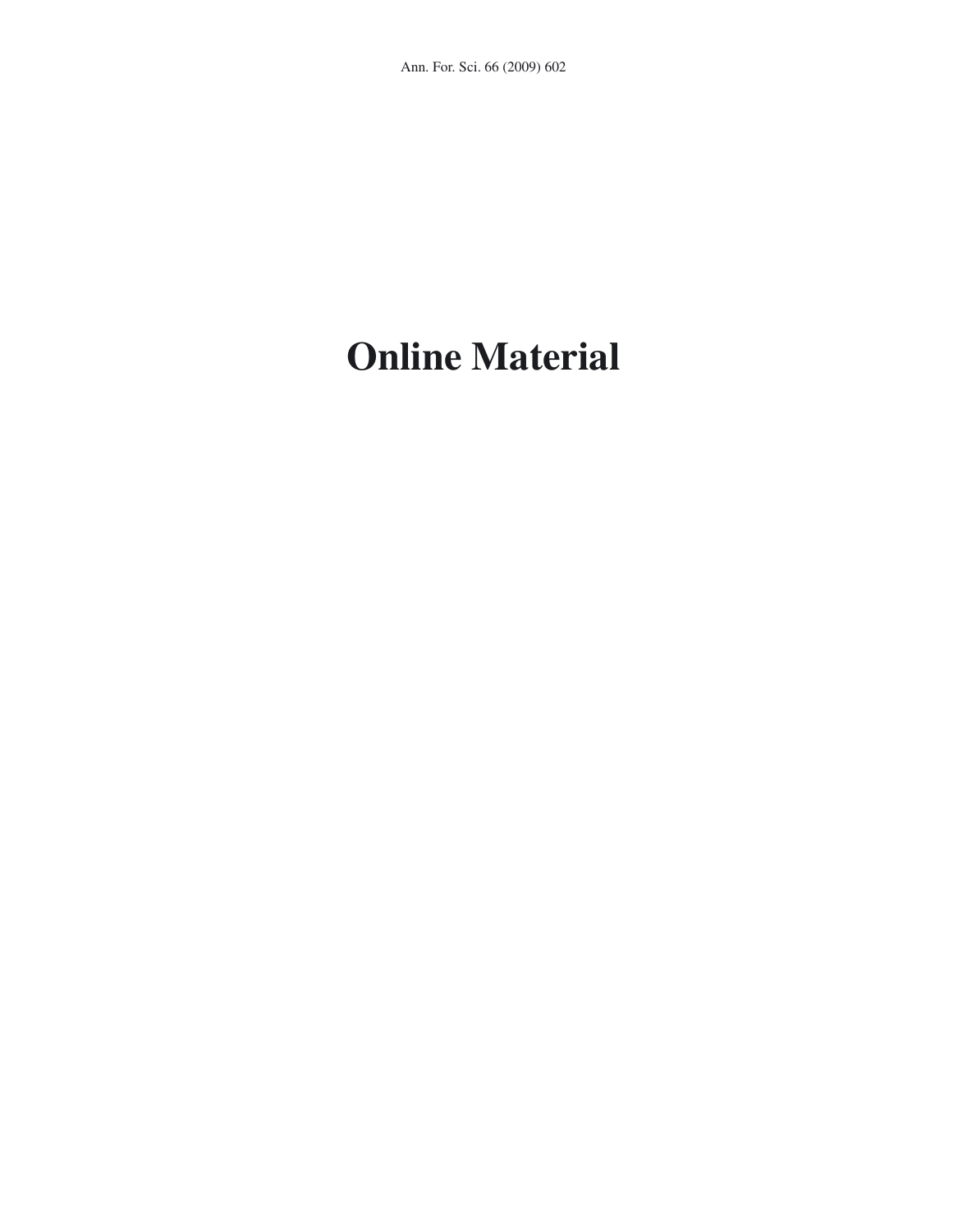| I |  |  |
|---|--|--|
|   |  |  |
|   |  |  |
|   |  |  |

| Reference                        | Species                                   | TF    | <b>SF</b>    | IW              | Region       | Basal area<br>$(m^2 \, ha^{-1})$ | Stand age<br>(years) |
|----------------------------------|-------------------------------------------|-------|--------------|-----------------|--------------|----------------------------------|----------------------|
| Abrahamsen et al., 1976          | Betula sp.                                | 80.0  |              |                 | Norway (S)   |                                  |                      |
| Abrahamsen et al., 1976          | Pinus sp.                                 | 83.6  |              |                 | Norway (S)   |                                  |                      |
| Abrahamsen et al., 1976          | Picea sp.                                 | 58.2  |              | Norway (S)      |              |                                  |                      |
| Aussenac, 1968                   | Pinus sylvestris L.                       | 67.6  | 1.6          | 30.8            | France (E)   | 34.50                            | 28                   |
| Aussenac, 1968                   | Picea abies (L.) Karst.                   | 63.75 | 1.85         | 34.4            | France (E)   | 24.43                            | 30                   |
| Aussenac, 1968                   | Abies grandis (Dougl.) Lindl.             | 56.8  | 1.05         | 42.15<br>16.9   | France (E)   | 44.71                            | 35<br>30             |
| Aussenac, 1968                   | Fagus sylvatica L.+Carpinus<br>betulus L. | 76    | 7.1          |                 | France (E)   | 7.73                             |                      |
| Aussenac, 1968                   | Pinus sylvestris L.                       | 67.7  | 1            | 31.3            | France (E)   | 34.50                            | 28                   |
| Aussenac, 1968                   | Picea abies (L.) Karst.                   | 66.3  | $\mathbf{1}$ | 32.8            | France (E)   | 24.43                            | 30                   |
| Aussenac, 1968                   | Abies grandis (Dougl.) Lindl.             | 55.1  | 0.8          | 44.1            | France (E)   | 44.71                            | 35                   |
| Aussenac, 1968                   | Fagus sylvatica L.+Carpinus<br>betulus L. | 73.7  | 7.1          | 19.2            | France (E)   | 7.73                             | 30                   |
| Aussenac, 1968                   | Pinus sylvestris L.                       | 61.7  | 1.9          | 36.4            | France (E)   | 34.50                            | 28                   |
| Aussenac, 1968                   | Picea abies (L.) Karst.                   | 58.7  | 2.1          | 39.3            | France (E)   | 24.43                            | 30                   |
| Aussenac, 1968                   | Abies grandis (Dougl.) Lindl.             | 48.1  | 1.1          | 50.9            | France (E)   | 44.71                            | 35                   |
| Aussenac, 1968                   | Fagus sylvatica L.+Carpinus<br>betulus L. | 78.7  | 7.6          | 13.7            | France (E)   | 7.73                             | 30                   |
| Aussenac and Boulangeat,         | Fagus sylvatica L.                        | 80    | 5            | $\overline{15}$ | France (NE)  | 27.3                             | 80                   |
| 1980                             |                                           |       |              |                 |              |                                  |                      |
| Aussenac and Boulangeat,<br>1980 | Pseudotsuga menziesii (Mirb.) Franco      | 61    | 4            | 35              | France (NE)  | 22.4                             | 23                   |
| Aussenac and Boulangeat,<br>1980 | Pseudotsuga menziesii (Mirb.) Franco      | 53    | 11           | 36              | France (NE)  | 38.1                             | 23                   |
| Aussenac and Boulangeat,<br>1980 | Pseudotsuga menziesii (Mirb.) Franco      | 46    | 17           | 37              | France (NE)  | 45.4                             | 23                   |
| Aussenac and Boulangeat,<br>1980 | Fagus sylvatica L.                        | 76    | 3            | 21              | France (NE)  | 27.3                             | 80                   |
| Aussenac and Boulangeat,<br>1980 | Pseudotsuga menziesii (Mirb.) Franco      | 61    | 3            | 36              | France (NE)  | 22.4                             | 23                   |
| Aussenac and Boulangeat,<br>1980 | Pseudotsuga menziesii (Mirb.) Franco      | 53    | 11           | 36              | France (NE)  | 38.1                             | 23                   |
| Aussenac and Boulangeat,<br>1980 | Pseudotsuga menziesii (Mirb.) Franco      | 47    | 16           | 37              | France (NE)  | 45.4                             | 23                   |
| Aussenac and Boulangeat,<br>1980 | Fagus sylvatica L.                        | 85    | 9            | 6               | France (NE)  | 27.3                             | 80                   |
| Aussenac and Boulangeat,<br>1980 | Pseudotsuga menziesii (Mirb.) Franco      | 63    | 5            | 32              | France (NE)  | 22.4                             | 23                   |
| Aussenac and Boulangeat,<br>1980 | Pseudotsuga menziesii (Mirb.) Franco      | 52    | 13           | 35              | France (NE)  | 38.1                             | 23                   |
| Aussenac and Boulangeat,<br>1980 | Pseudotsuga menziesii (Mirb.) Franco      | 45    | 19           | 36              | France (NE)  | 45.4                             | 23                   |
| Bergkvist and Folkeson,<br>1995  | Picea abies (L.) Karst.                   | 70.8  | 2.6          | 26.6            | Sweden $(S)$ | $\overline{53}$                  | 48                   |
| Bergkvist and Folkeson,<br>1995  | Fagus sylvatica L.                        | 75.0  | 11.1         | 13.9            | Sweden $(S)$ | 35                               | 100                  |
| Bergkvist and Folkeson,<br>1995  | Betula pendula Roth.                      | 91.7  | 10.1         | ${\cal O}$      | Sweden (S)   | 29                               | 30                   |
| Bergkvist and Folkeson,<br>1995  | Picea abies (L.) Karst.                   | 63    | 1.4          | 35.6            | Sweden $(S)$ | 42                               | 55                   |
| Bergkvist and Folkeson,<br>1995  | Fagus sylvatica L.                        | 73.0  | 6.8          | 20.2            | Sweden $(S)$ | 42                               | 90                   |
| Bergkvist and Folkeson,<br>1995  | Betula pendula Roth.                      | 86.2  | 4.7          | 9.1             | Sweden (S)   | 27                               | 40                   |

Table A. Amounts of throughfall (TF), stemflow (SF) and intercepted water (IW) as a percentage of total precipitations. TF values in italics were read in figures; IW values in italics were calculated for studies with only TF and SF values.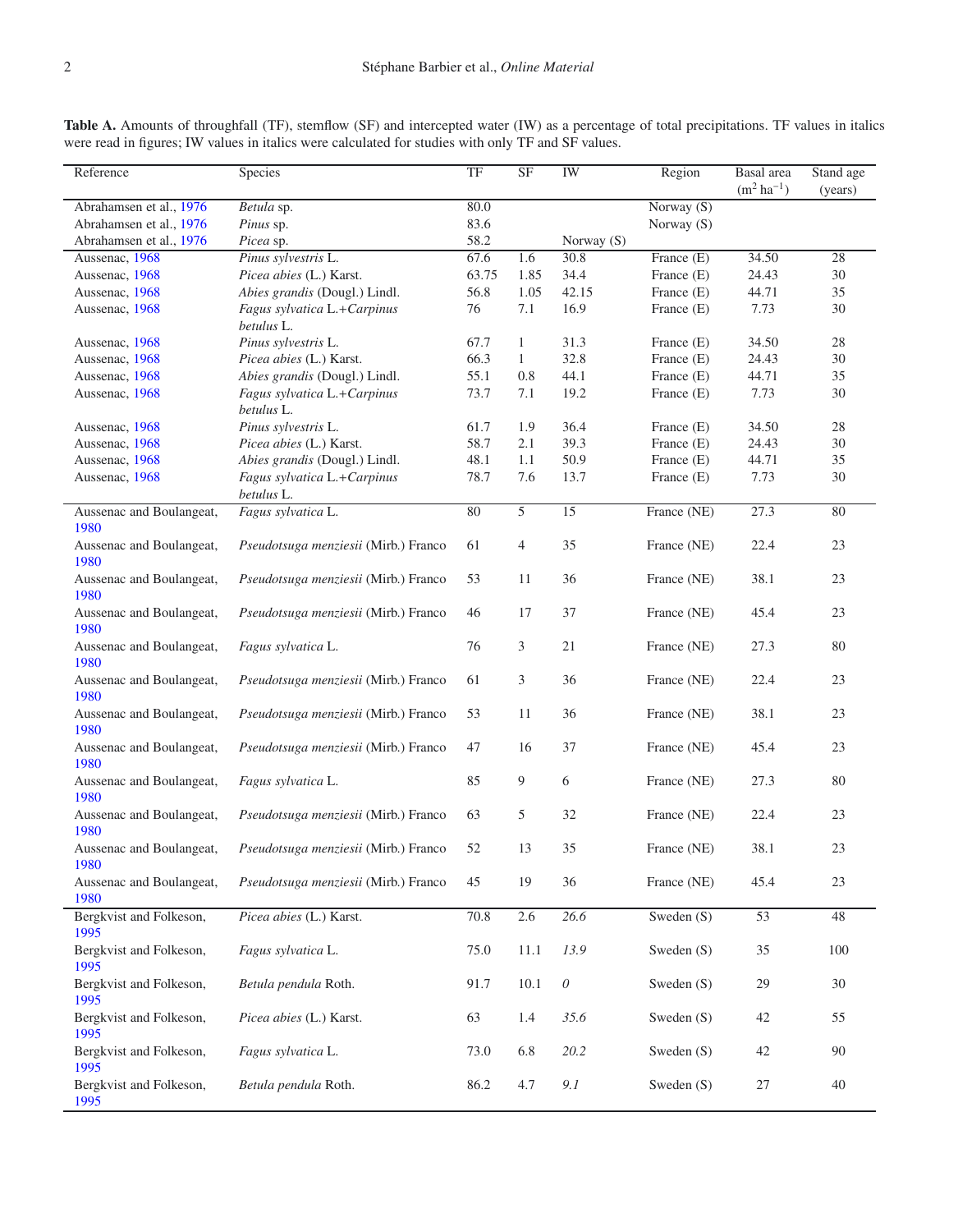## **Table A.** Continued.

| Cape et al., 1991 (site 1)         | Alnus glutinosa (L.) Gaertn.         | 73.5                               | $\overline{9}$ | 17.5 | England (NW)          | 14              | 29  |
|------------------------------------|--------------------------------------|------------------------------------|----------------|------|-----------------------|-----------------|-----|
| Cape et al., 1991 (site 1)         | Picea abies (L.) Karst.              | 70.5<br>17<br>13.5<br>England (NW) |                | 35   | 29                    |                 |     |
| Cape et al., 1991 (site 1)         | Pinus sylvestris L.                  | 58.5<br>35<br>6.5<br>England (NW)  |                | 36   | 29                    |                 |     |
| Cape et al., 1991 (site 1)         | Quercus petraea (Matt.) Lieb.        | 74                                 | 10<br>16       |      | England (NW)          | 20              | 29  |
| Cape et al., 1991 (site 2)         | Larix decidua L.                     | 77                                 | 3.5            | 19.5 | Scotland (central)    | 30              | 33  |
| Cape et al., 1991 (site 2)         | Pinus sylvestris L.                  | 54.5                               | 14             | 30.5 | Scotland (central)    | 44              | 33  |
| Cape et al., 1991 (site 3)         | Larix decidua L.                     | 84                                 | 0.7            | 15.5 | Scotland (NE)         | $\overline{50}$ | 27  |
| Cape et al., 1991 (site 3)         | Picea sitchensis (Bong.) Carr        | 66.5                               | 13.5           | 20.5 | Scotland (NE)         | 125             | 24  |
| Cape et al., 1991 (site 3)         | Pinus sylvestris L.                  | 75.5                               | 9              | 15.5 | Scotland (NE)         | 95              | 26  |
| Comerford and White, 1977          | Betula papyrifera Marsh.             | 89.5                               |                |      | USA, Minnesota (N)    | 19.7            | 60  |
| Comerford and White, 1977          | Pinus resinosa Ait.                  | 78.6                               |                |      | USA, Minnesota (N)    | 44.9            | 52  |
| Courchesne and Hendershot, 1988    | Abies balsamea (L.) Mill.            | 59                                 | 0.7            | 40.3 | Canada, Québec (S)    |                 | 80  |
| Courchesne and Hendershot, 1988    | Acer saccharum Marsh.                | 73                                 | 2.2            | 24.8 | Canada, Québec (S)    |                 | 80  |
| Courchesne and Hendershot, 1988    | Betula papyrifera Marsh.             | 85                                 | 2.7            | 12.3 | Canada, Québec (S)    |                 | 80  |
| Courchesne and Hendershot, 1988    | Thuja occidentalis L.                | 51                                 | 0.3            | 48.7 | Canada, Québec (S)    |                 | 80  |
| Eidmann, 1959                      | Fagus sylvatica L.                   | 75.8                               | 16.5           | 7.6  | Germany (W)           | 25              | 90  |
| Eidmann, 1959                      | Picea abies (L.) Karst.              | 73.4                               | 0.7            | 25.8 | Germany (W)           | 43              | 65  |
| Eidmann, 1959                      | Fagus sylvatica L.                   | 72.7                               | 16.5           | 10.8 | Germany (W)           | 25              | 90  |
| Eidmann, 1959                      | Picea abies (L.) Karst.              | 68.0                               | 0.8            | 31.2 | Germany (W)           | 43              | 65  |
| Eidmann, 1959                      | Fagus sylvatica L.                   | 79.2                               | 16.5           | 4.3  | Germany (W)           | 25              | 90  |
| Eidmann, 1959                      | Picea abies (L.) Karst.              | 79.2                               | 0.7            | 20.1 | Germany (W)           | 43              | 65  |
| Forgeard et al., 1980              | Abies grandis (Dougl.) Lindl.        | 49.8                               |                |      | France $(W)$          | 42              | 20  |
| Forgeard et al., 1980              | Fagus sylvatica L.                   | $\mathcal{S}I$                     |                |      | France $(W)$          | 24              | 45  |
| Forgeard et al., 1980              | Fagus sylvatica L.                   | 81.8                               |                |      | France (W)            | 19              | 55  |
| Forgeard et al., 1980              | Fagus sylvatica L.                   | 71.7                               |                |      | France $(W)$          | 38              | 75  |
| Forgeard et al., 1980              | Fagus sylvatica L.                   | 69.7                               |                |      | France (W)            | 30              | 130 |
| Forgeard et al., 1980              | Fagus sylvatica L.                   | 66.6                               |                |      | France (W)            | 31              | 115 |
| Forgeard et al., 1980              | Picea abies (L.) Karst.              | 40.7                               |                |      | France (W)            | 36              | 33  |
| Forgeard et al., 1980              | Picea sitchensis (Bong.) Carr        | 39.8                               |                |      | France (W)            | 47              | 20  |
| Forgeard et al., 1980              | Pinus contorta Dougl. Ex Loud. var.  | 46.6                               |                |      | France (W)            | 42              | 20  |
|                                    | murrayana (Balf.) Engelm.            |                                    |                |      |                       |                 |     |
| Forgeard et al., 1980              | Pinus nigra Arn. var. laricio        | 49.6                               |                |      | France $(W)$          | 24              | 20  |
| Forgeard et al., 1980              | Pinus sylvestris L.                  | 49.2                               |                |      | France $(W)$          | 28              | 20  |
| Forgeard et al., 1980              | Pseudotsuga menziesii (Mirb.) Franco | 48.8                               |                |      | France $(W)$          | 36              | 20  |
| Forgeard et al., 1980              | Tsuga heterophylla (Raf.) Sarg.      | 57.4                               |                |      | France $(W)$          | 47              | 24  |
| Freedman and Prager, 1986          | Acer saccharum Marsh.                | 68.6                               | 4.8            | 26.6 | Canada, Nova Scotia   | 27.4            | 45  |
| Freedman and Prager, 1986          | Picea mariana (Mill.) B. S. P.       | 69.4                               | 0.2            | 30.4 | Canada, Nova Scotia   | 28.4            | 75  |
| Freedman and Prager, 1986          | Picea rubens Sarg.                   | 67.1                               | $\mathbf{1}$   | 31.9 | Canada, Nova Scotia   | 37.6            | 75  |
| Heinrichs and Mayer, 1977          | Fagus sylvatica L.                   | 71.3                               | 9.8            | 18.9 | Germany (central)     |                 | 125 |
| Heinrichs and Mayer, 1977          | Picea abies (L.) Karst.              | 72.1                               |                |      | Germany (central)     |                 | 85  |
| Houdijk and Roelofs, 1991 (site 1) | Pinus nigra Arn. var. laricio        | 73.0                               |                |      | Netherlands (NE)      |                 | 32  |
| Houdijk and Roelofs, 1991 (site 1) | Pinus sylvestris L.                  | 65.1                               |                |      | Netherlands (NE)      |                 | 32  |
| Houdijk and Roelofs, 1991 (site 1) | Pseudotsuga menziesii (Mirb.) Franco | 63.2                               |                |      | Netherlands (NE)      |                 | 32  |
| Houdijk and Roelofs, 1991 (site 2) | Pinus nigra Arn. var. laricio        | 63.1                               |                |      | Netherlands (central) |                 | 32  |
| Houdijk and Roelofs, 1991 (site 2) | Pinus sylvestris L.                  | 66.9                               |                |      | Netherlands (central) |                 | 32  |
| Houdijk and Roelofs, 1991 (site 2) | Pseudotsuga menziesii (Mirb.) Franco | 48.9                               |                |      | Netherlands (central) |                 | 32  |
| Leyton et al., 1967                | Carpinus betulus L.                  | 60.7                               |                |      | England (central)     |                 | 60  |
| Leyton et al., 1967                | Carpinus betulus L.                  | 49.8                               |                |      | England (central)     |                 | 60  |
| Leyton et al., 1967                | Picea abies (L.) Karst.              | 43.4                               |                |      | England (central)     |                 | 25  |
| Leyton et al., 1967                | Carpinus betulus L.                  | 72.8                               |                |      | England (central)     |                 | 60  |
| Mahendrappa, 1990                  | Abies balsamea (L.) Mill.            | 75                                 | 3.5            | 16.5 | Canada, Nova Scotia   |                 |     |
|                                    |                                      |                                    | 5.6            | 23.4 | Canada, Nova Scotia   |                 |     |
| Mahendrappa, 1990                  | Acer sp.                             | 77<br>83                           | 3.9            | 12.1 | Canada, Nova Scotia   |                 |     |
| Mahendrappa, 1990                  | Betula papyrifera Marsh.             |                                    |                |      |                       |                 |     |
| Mahendrappa, 1990                  | Larix laricina (Du Roi) K. Koch      | 81                                 | 1.6            | 17.4 | Canada, Nova Scotia   |                 |     |
| Mahendrappa, 1990                  | Picea glauca (Moench) Voss           | 73                                 | 6.4            | 20.6 | Canada, Nova Scotia   |                 |     |
| Mahendrappa, 1990                  | Picea rubens Sarg.                   | 76                                 | 2.3            | 21.7 | Canada, Nova Scotia   |                 |     |
| Mahendrappa, 1990                  | Pinus resinosa Ait.                  | 69                                 | 0.7            | 28.3 | Canada, Nova Scotia   |                 |     |
| Mahendrappa, 1990                  | Pinus strobus L.                     | 65                                 | 5.3            | 30.7 | Canada, Nova Scotia   |                 |     |
| Mahendrappa, 1990                  | Populus grandidentata Michaux        | 80                                 | 6.1            | 14.9 | Canada, Nova Scotia   |                 |     |